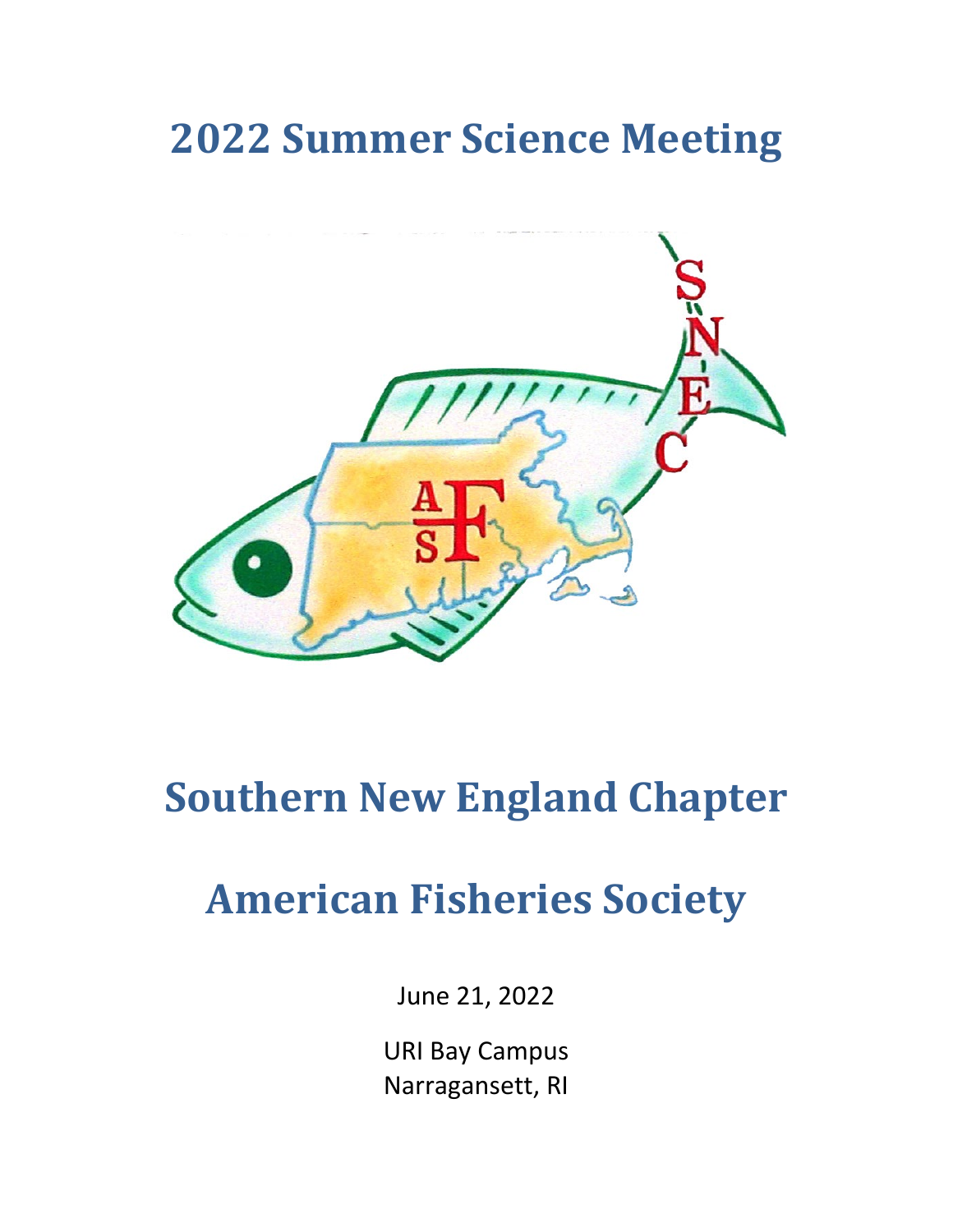## **CODE OF CONDUCT**

The Chapter provides a regional forum for fisheries researchers, educators, students, and managers to learn about and discuss the state of science. To uphold the highest level of standards, any form of discrimination based on federally protected classes (gender, gender identity/expression, sexual orientation, age, disability, genetic information, marital status, medical condition, nationality, country of origin, race or ethnicity, religion/religious beliefs, or military/veteran status) or harassment will not be tolerated. Harassment includes derogatory or unwelcome behavior, speech, or writing. Any perceived incidents should be reported to a member of the EXCOM or Board of Directors. Reports will be brought to the SNEC AFS Board of Directors or directly to the AFS Ethics Committee depending on the severity. Further guidance on general professional standards and conduct is available via AFS (https://fisheries.org/about/governance/standards-of-professionalconduct/).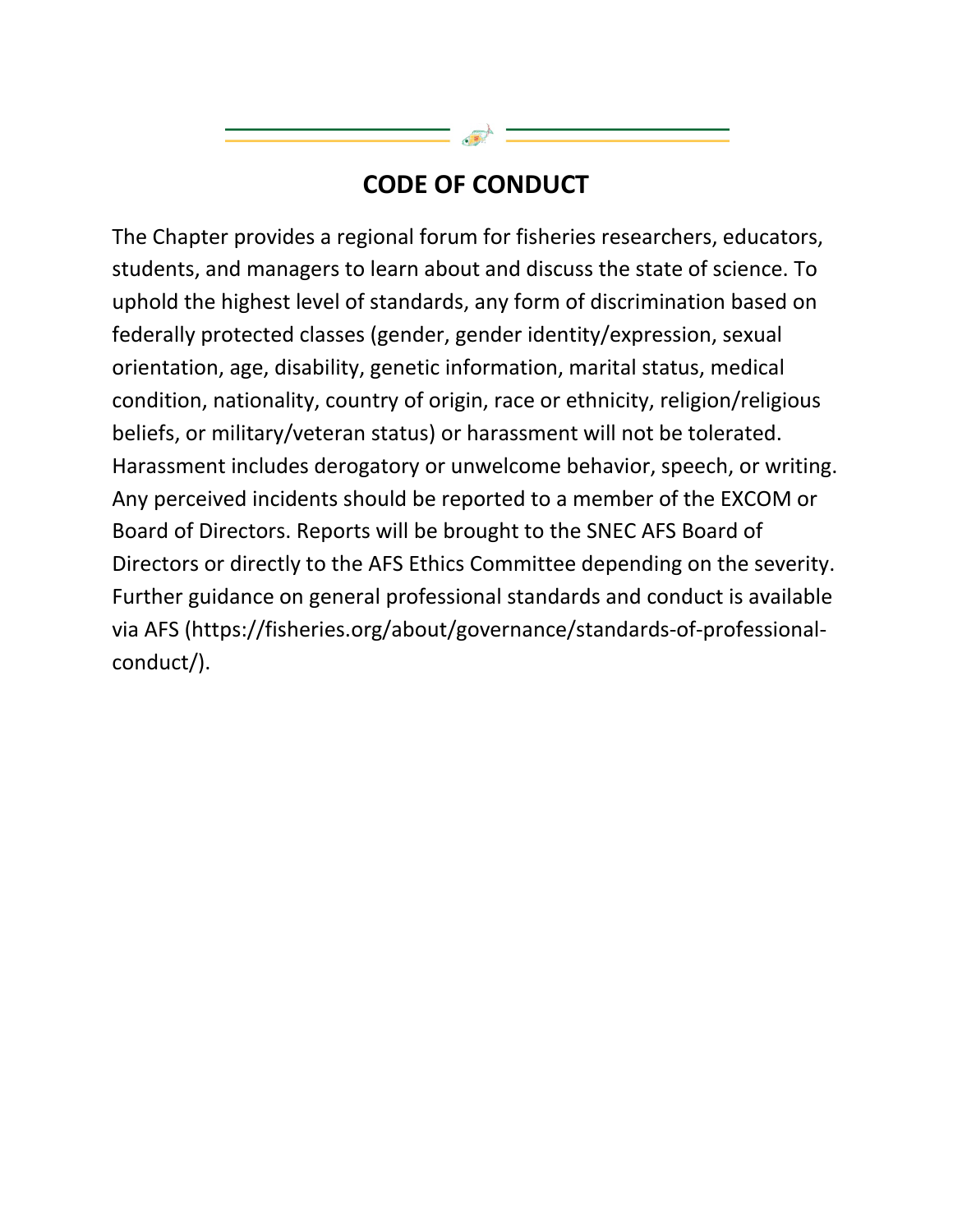## **Program**

 $=$   $\mathbb{R}$ 

## **AGENDA FOR THE SNEC AFS 2022 SUMMER SCIENCE MEETING Tuesday, June 21, 2022**

| $8:15 - 8:45$   | <b>Registration and Coffee</b>                                                                                                                                                                                                                                                                                                                                                                                                                |
|-----------------|-----------------------------------------------------------------------------------------------------------------------------------------------------------------------------------------------------------------------------------------------------------------------------------------------------------------------------------------------------------------------------------------------------------------------------------------------|
| $8:45 - 9:00$   | <b>Opening Comments</b> Christopher McDowell, SNEC President                                                                                                                                                                                                                                                                                                                                                                                  |
| $9:00 - 9:20$   | <b>Opening the Black Box: New Insights into the Marine</b><br>Distributions of Pacific Salmon. Langan, Joseph $A1$ ,<br>Cunningham, Curry J. <sup>1</sup> , Watson, Jordan T. <sup>2</sup> , McKinnell, Skip <sup>3</sup> ,<br><sup>1</sup> University of Alaska, Juneau, AK, <sup>2</sup> AK Fisheries Science Center,<br>Auke Bay Laboratories, Juneau, AK, <sup>3</sup> Salmoforsk International<br>Environmental Consulting, Victoria, BC |
| $9:20 - 9:40$   | Assessing Atlantic Horseshoe Crab (Limulus polyphemus) Size<br>and Behavior Within Southern New England. Ameral, Natalie <sup>1</sup> ,<br>Puritz, Jonathan <sup>2</sup> , McManus, M. Conor <sup>1</sup> , McNamee, Jason <sup>1</sup> ,<br>Olszewski, Scott <sup>1</sup> , <sup>1</sup> RI Department of Environmental<br>Management, <sup>2</sup> University of Rhode Island                                                               |
| $9:40 - 10:00$  | Climate-Driven Stock Shifts and Expansions in the U.S.<br>Northeast Shelf: Identifying Challenges, Opportunities, and<br><b>Barriers Through Fishermen and Manager Perspectives.</b><br>Swetz, Sophie A.* University of New England                                                                                                                                                                                                           |
| $10:00 - 10:20$ | <b>Break</b>                                                                                                                                                                                                                                                                                                                                                                                                                                  |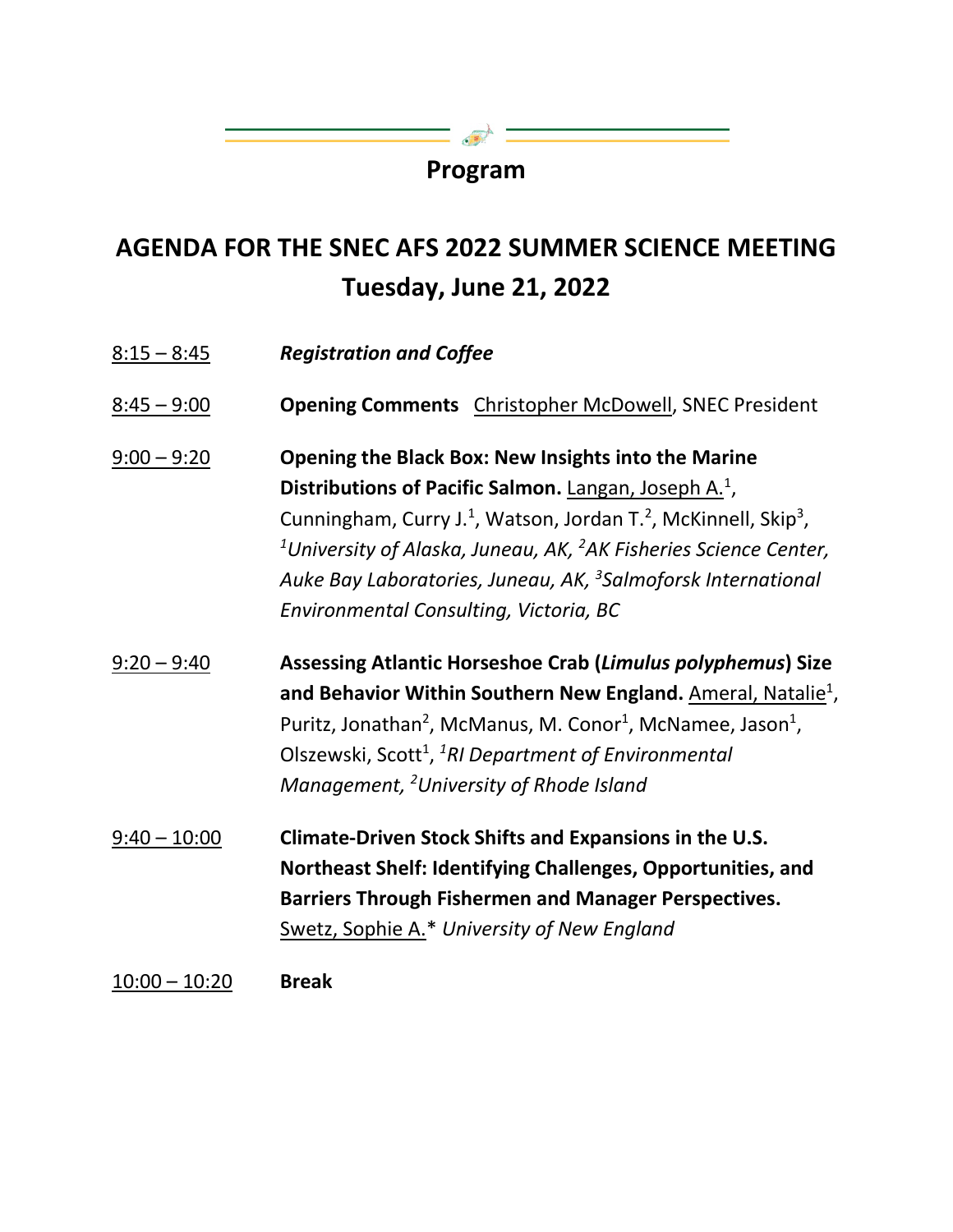| $10:20 - 10:40$ | <b>Counting Eggs Before They Hatch: Reproductive Seasonality</b><br>of Blueback Herring. Schultz, Eric T. <sup>1</sup> , Ganias, Konstantine <sup>2</sup> ,<br>Mouchlianitis, Foivos A. <sup>2</sup> , Sprankle, Ken <sup>3</sup> , <sup>1</sup> University of<br>Connecticut, <sup>2</sup> Aristotle University, Thessaloniki, Greece, <sup>3</sup> US<br>Fish & Wildlife Service                                                                      |
|-----------------|---------------------------------------------------------------------------------------------------------------------------------------------------------------------------------------------------------------------------------------------------------------------------------------------------------------------------------------------------------------------------------------------------------------------------------------------------------|
| $10:40 - 11:00$ | Harvest Strategies for Climate-Resilient Fisheries. Collie,<br><u>Jeremy</u> <sup>1</sup> , Bell, Richard <sup>2</sup> , Collie, Samuel <sup>3</sup> , Minto, Coilin <sup>4</sup> , <sup>1</sup> URI<br>Graduate School of Oceanography, <sup>2</sup> The Nature Conservancy,<br><sup>3</sup> Bren School, University of California Santa Barbara, <sup>4</sup> Galway-<br>Mayo Institute of Technology, Galway, Ireland                                |
| $11:00 - 12:00$ | <b>Business meeting</b>                                                                                                                                                                                                                                                                                                                                                                                                                                 |
| $12:00 - 1:00$  | Lunch                                                                                                                                                                                                                                                                                                                                                                                                                                                   |
| $1:00 - 1:20$   | <b>Fishery-Dependent Data Informs American Lobster (Homarus</b><br>americanus) Stock Structure and Commercial Fleet<br>Heterogeneity. Huntsberger, Carl <sup>1</sup> , Shank, Burton <sup>2</sup> , McManus,<br>M. Conor <sup>3</sup> , Ellertson, Aubrey <sup>1</sup> , <sup>1</sup> Commercial Fisheries Research<br>Foundation, <sup>2</sup> NOAA Northeast Fisheries Science Center, <sup>3</sup> RI<br>Department of Environmental Management      |
| $1:20 - 1:40$   | Preference, Noncompliance, and Fishing Effort Under<br>Alternative Management: A Choice Experiment Approach.<br>Chen, Zhenshan <sup>1,2</sup> , Kasper, Jacob <sup>1,3</sup> , Swallow, Stephen <sup>1</sup> , Liu,<br>Pengfei <sup>4</sup> , Schultz, Eric <sup>1</sup> , <sup>1</sup> University of Connecticut, <sup>2</sup> Mississippi<br>State University, <sup>3</sup> University of Missouri, <sup>4</sup> University of Rhode<br><b>Island</b> |
| $1:40 - 2:20$   | <b>Poster session</b>                                                                                                                                                                                                                                                                                                                                                                                                                                   |
| $2:20 - 2:40$   | Bycatch Reduction of Red Hake in the Southern New England<br>Whiting Trawl Fishery. Chosid, David M., Massachusetts                                                                                                                                                                                                                                                                                                                                     |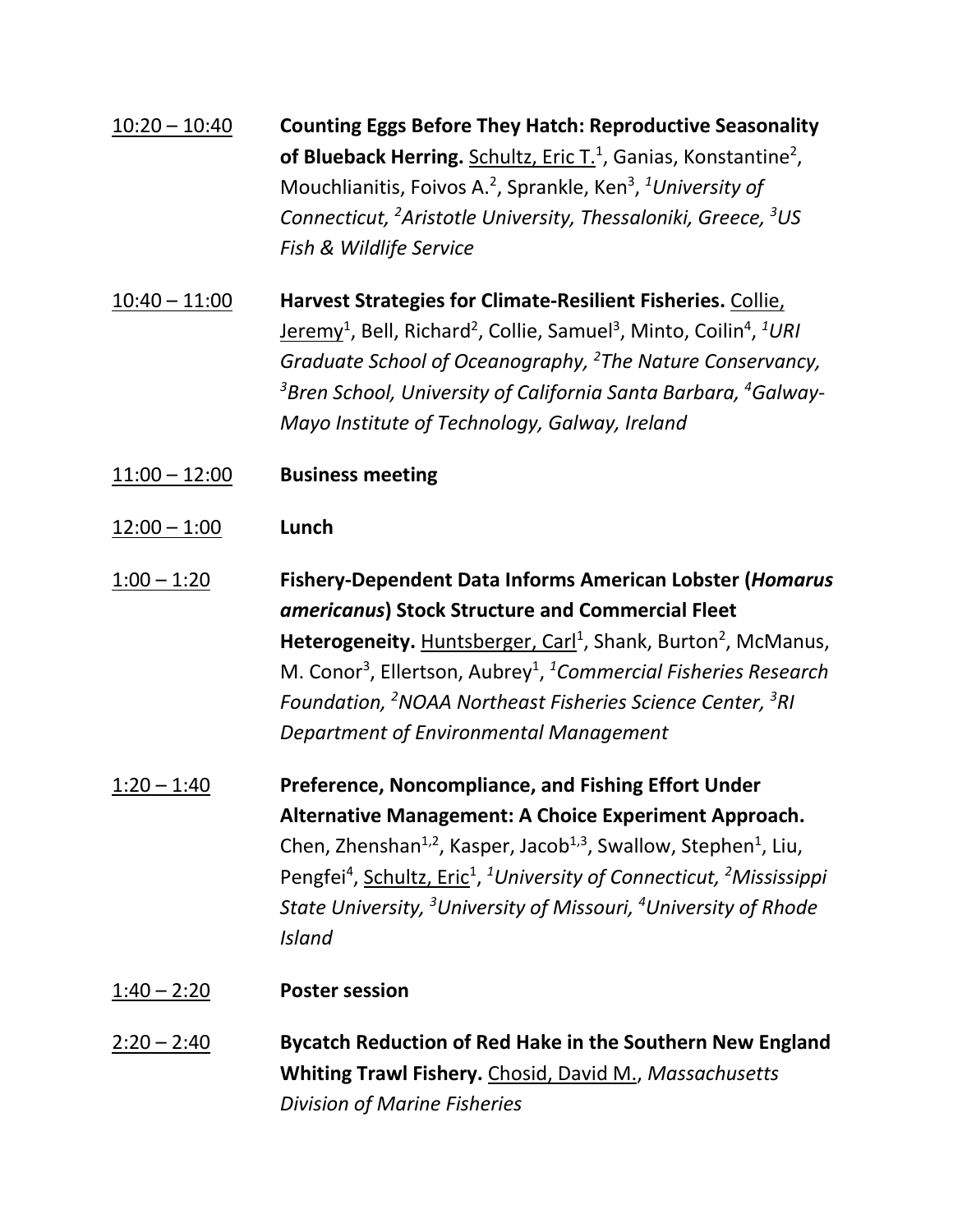| $2:40 - 3:00$ | Spatial and Temporal Dynamics of Fish Communities in an                                              |
|---------------|------------------------------------------------------------------------------------------------------|
|               | <b>Offshore Wind Lease Area. Rillahan, Christopher<sup>1</sup>, Bank,</b>                            |
|               | Crista <sup>2</sup> , He, Pingguo <sup>1</sup> , <sup>1</sup> University of Massachusetts Dartmouth, |
|               | <sup>2</sup> Vineyard Wind                                                                           |
|               |                                                                                                      |

3:00 – 3:20 **Applying Empirical Dynamic Modeling to Distinguish Abiotic and Biotic Drivers of Population Fluctuations in Sympatric**  Fishes. Wasserman, Ben<sup>1</sup>, Rogers, Tanya<sup>2</sup>, Munch, Stephan<sup>2</sup>, Palkovacs, Eric<sup>1</sup>, <sup>1</sup>University of California Santa Cruz, <sup>2</sup>NOAA *Southwest Fisheries Science Center*

\* Denotes student paper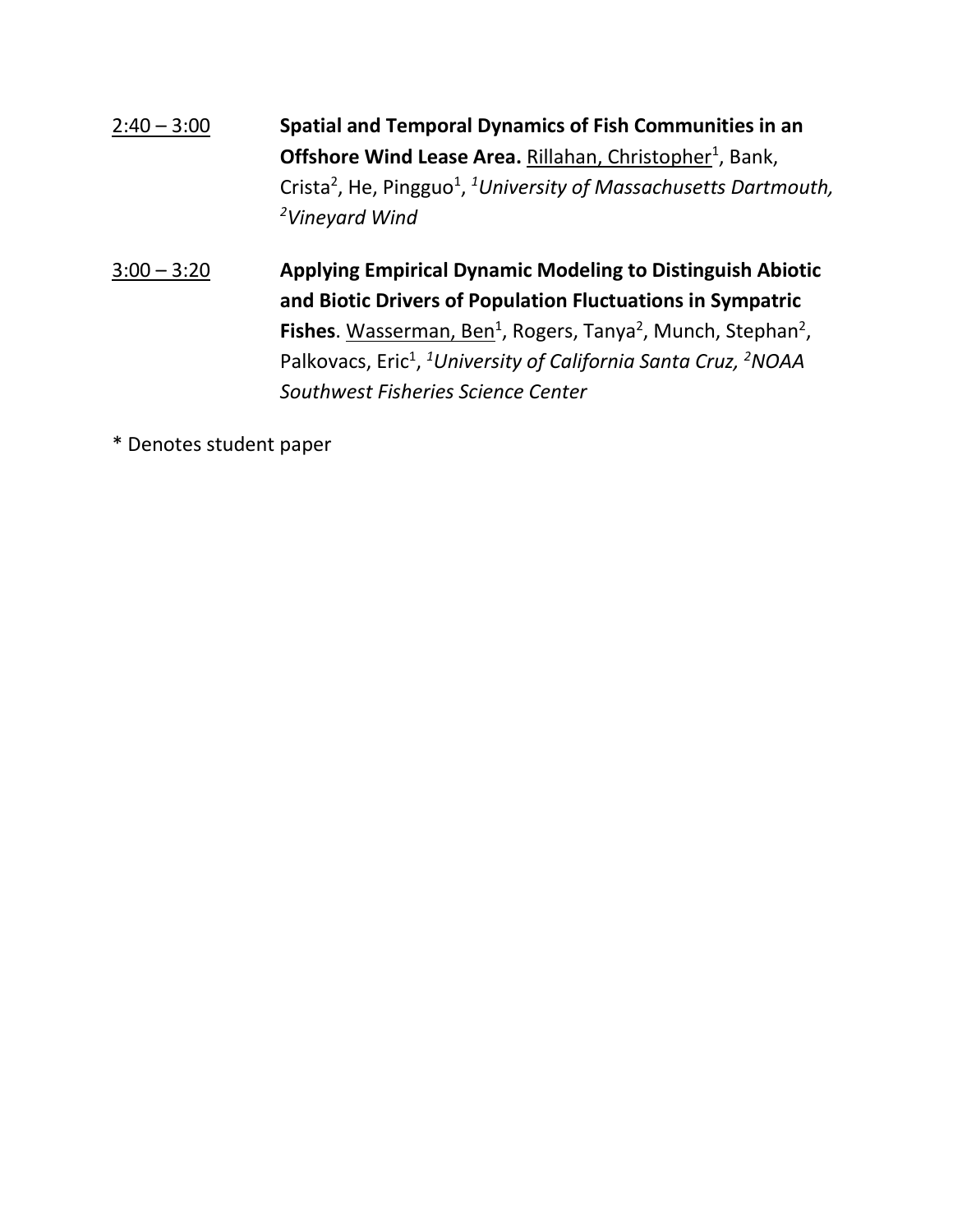## **Poster Session**

P1 Recognizing Salinity Threats in the Climate Crisis. Burgess, Michael<sup>1\*\*</sup>, Lee, Carol<sup>2</sup>, Downey, Kala<sup>3</sup>, Colby, Rebecca<sup>1</sup>, Freire, Carolina<sup>4</sup>, Nichols, Sarah<sup>5</sup>, Judy, Kathryn<sup>3, 1</sup>University of Connecticut, <sup>2</sup>University of Wisconsin, <sup>3</sup>University of *Arkansas, 4 Federal University of Paraná, Brazil, 5 University of Oxford, UK*

P2 **Human Dimensions of Rebounding Populations of Seals and White Sharks on Cape Cod, MA.** Jackman, J.<sup>1</sup>, Bratton, R.<sup>2</sup>, Sette, L.<sup>3</sup>, Wood, S.<sup>2</sup>, Bogomolni, A.<sup>1,4</sup>, Sanderson, M.<sup>5</sup>, Nichols, O.C.<sup>3</sup>, Winton, M.<sup>6</sup>, Long, M.<sup>6</sup>, Dowling-Guyer<sup>7</sup>, Sykes, S.<sup>5</sup>, Wigren, C.<sup>6</sup>, Rutberg, A.<sup>7</sup>, Baseman, D.<sup>1</sup>, Cummings, C.<sup>7</sup>, Bramante, V.<sup>1</sup>, Kako, V.<sup>1</sup>, <sup>1</sup>Salem State University, <sup>2</sup>University of Massachusetts Boston, <sup>3</sup>Center for Coastal *Studies, 4 Northwest Atlantic Seal Research Consortium, 5 Cape Cod Commercial Fishermen's Alliance, 6 Atlantic White Shark Conservancy, 7 Center for Animals and Public Policy of the Cummings School of Veterinary Medicine at Tufts University*

P3 **Energy Budgets on Healthy and Shell-diseased American Lobster.** Secor, Riley\*\*, Oviatt, Candace, *URI Graduate School of Oceanography*

P4 **Scoping Bay Scallop Restoration in Rhode Island: A Synthesis of Knowledge**  and Recommendations for Future Efforts. <u>Verkamp, Hannah</u><sup>1</sup>, Nooij, Joshua<sup>2</sup>, Helt, William<sup>3</sup>, Ruddock, Kevin<sup>3</sup>, Gerber Williams, Anna<sup>4</sup>, McManus, M. Conor<sup>4</sup>, Bethoney, N. David<sup>1</sup>, <sup>1</sup>Commercial Fisheries Research Foundation, <sup>2</sup>Northeastern *University, 3 The Nature Conservancy, 4 RI Department of Environmental Management*

\*\* Denotes student poster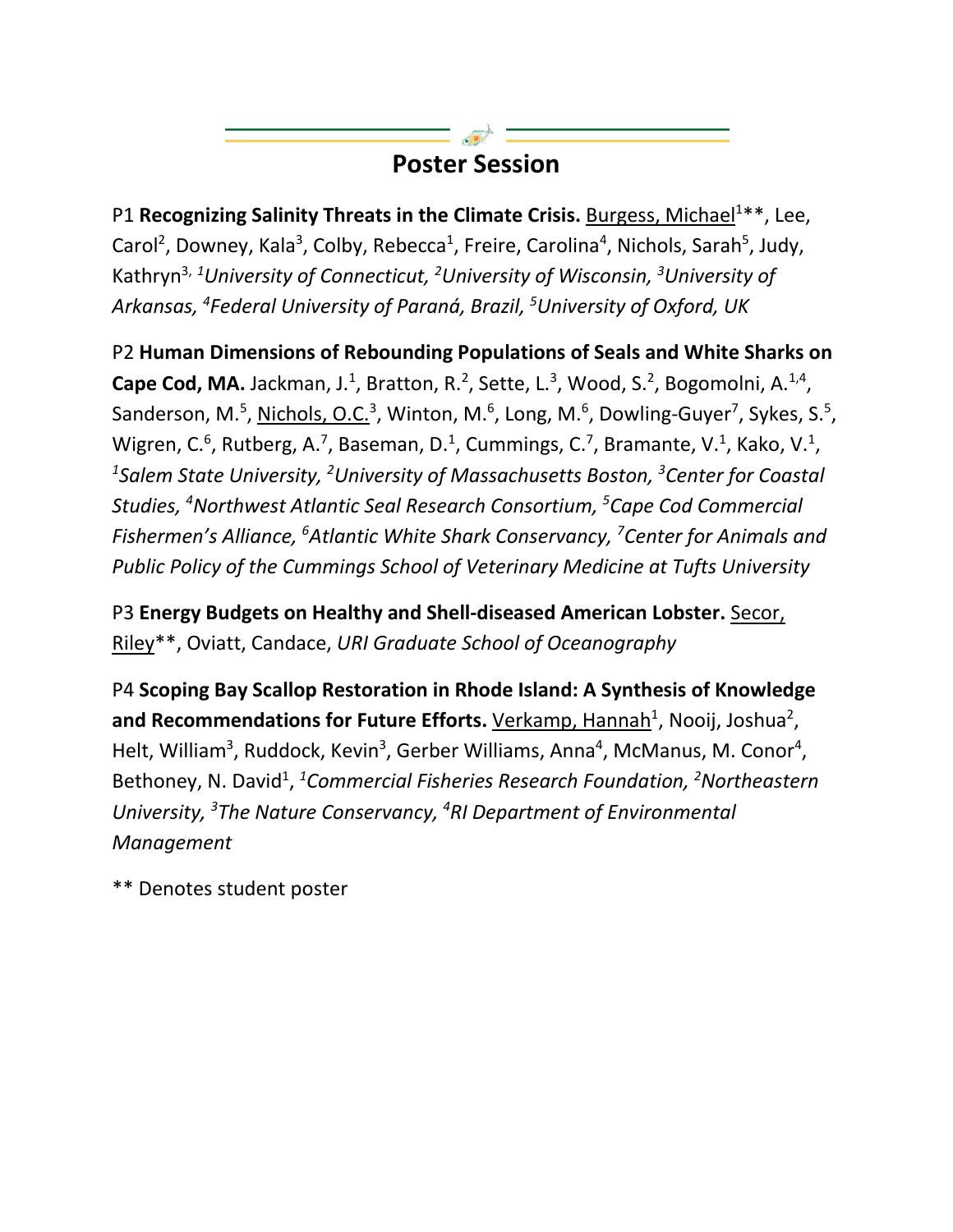## **Abstracts: Platform Presentations**

**Assessing Atlantic Horseshoe Crab (***Limulus polyphemus***) Size and Behavior Within Southern**  New England. Ameral, Natalie<sup>1</sup>, Puritz, Jonathan<sup>2</sup>, McManus, M. Conor<sup>1</sup>, McNamee, Jason<sup>1</sup>, Olszewski, Scott<sup>1</sup>, <sup>1</sup>RI Department of Environmental Management, <sup>2</sup>University of Rhode Island

The Atlantic horseshoe crab, *Limulus polyphemus*, remains a sought-after species for bait in the Eel and Whelk fisheries and as the originator of a biomedically significant endotoxin detection agent (*Limulus amoebocyte lysate*). Currently, Horseshoe Crabs are commercially managed over four large geographic regions of the east coast, yet evidence exists that finer scale local utilization may be more characteristic of their behavior. Sustainable management, particularly of a dual use species, relies heavily on clearly identifying stock units and segregated populations as each unit may require customized management tools. The work presented here aims to illustrate the physical characteristics and further describe movement of crabs (through a tagging study) in the southern New England region. The two working hypotheses tested here are (1) crab size varies with location and (2) crabs are statistically more likely to be recaptured at their original tagging location than any other sampling location. Crabs were sampled across eight Rhode Island locations, one site in Connecticut, and one site in Massachusetts. Pairwise Wilcoxon tests showed significant differences in carapace width between sites in 28% of male comparisons and 18% of female comparisons. Of these significant differences, 69% and 63% occurred across state lines for males and females, respectively. A significant difference in total weight between sites was observed for 44% significant male comparisons (45% interstate) and 13% significant female comparisons (100% interstate). Overall, tagging data analyzed with Pearson's Chi-squared test showed a significant relationship between tagging and recapture location (*p* = 0.00005); however, these results are confounded by the large range in recapture data points by location (min *n* = 1, max *n* = 1449). When combined with previous studies, these results support a shift towards management units being executed at the state level.

**Preference, Noncompliance, and Fishing Effort Under Alternative Management: A Choice Experiment Approach.** Chen, Zhenshan<sup>1,2</sup>, Kasper, Jacob<sup>1,3</sup>, Swallow, Stephen<sup>1</sup>, Liu, Pengfei<sup>4</sup>, Schultz, Eric<sup>1</sup>, <sup>1</sup>University of Connecticut, <sup>2</sup>Mississippi State University, <sup>3</sup>University of Missouri, *4University of Rhode Island*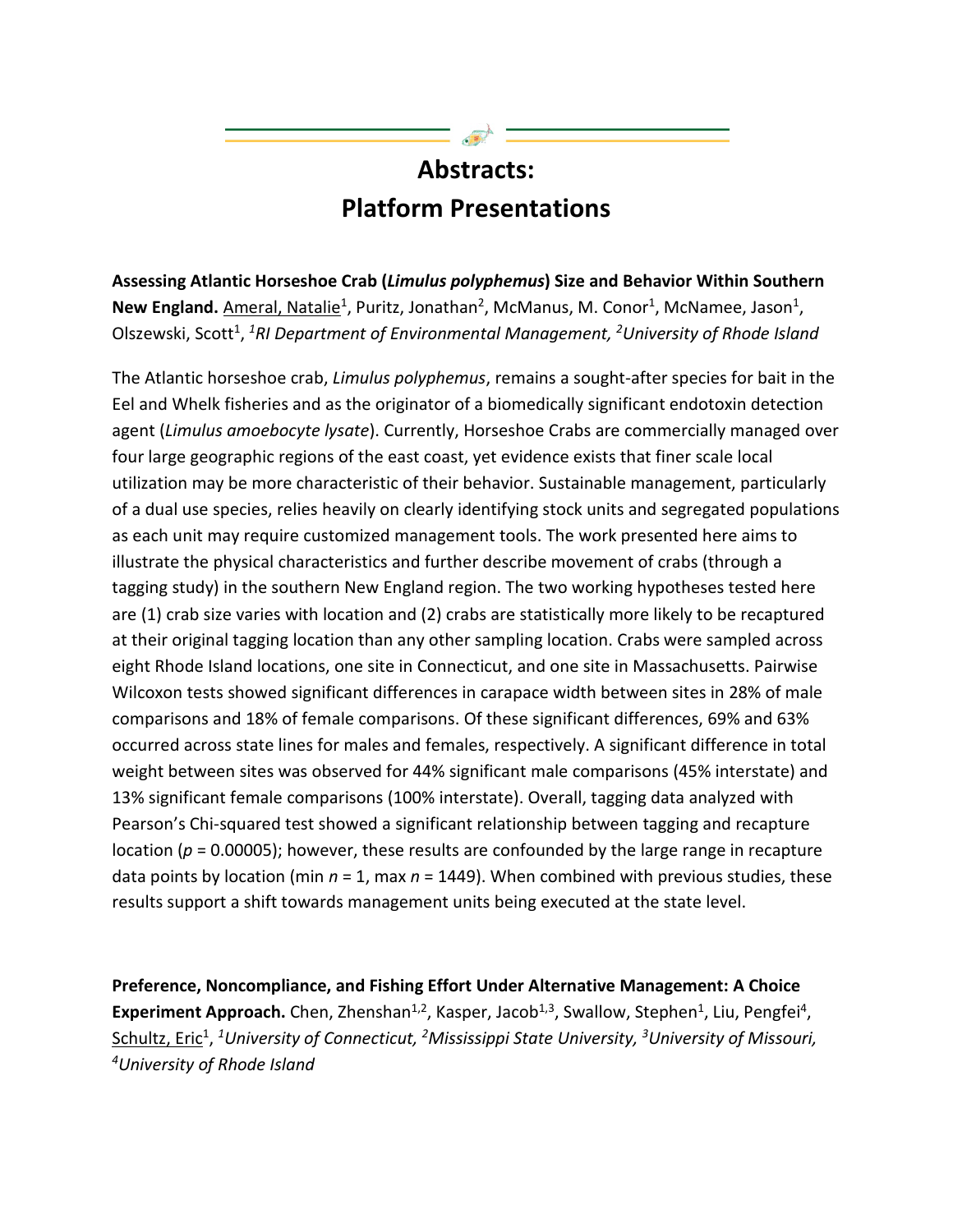In projecting the impact of changing restrictions on fishing, recreational fisheries managers assume that anglers do not alter their fishing behaviors. However, anglers may be expected to strategically optimize effort and may change their rate of compliance to achieve their objectives. Ignoring these changes in angler behavior reduces the accuracy of projections and undermines the ability to accomplish management goals. We employed a choice-experiment survey instrument to elicit recreational anglers' preferences, fishing effort, and expected noncompliant harvest under current and alternative management scenarios for an overfished stock (Long Island Sound Tautog). To identify preferences, we employed choice questions incorporating the status quo minimum size limit and two alternatives including a more restrictive minimum size limit and one of several slot limits. To estimate effort and noncompliance, we included follow-up questions after each choice set. We estimated noncompliance via an innovative approach designed to elicit information on behaviors that respondents are sensitive to disclose. The survey additionally collected baseline data on fishing behavior, preferences and demographics. Almost 2000 anglers in CT and NY completed the survey in 2019. Respondents preferred slot limits over a more restrictive minimum size limit. Anglers indicated a 7.7% decrease in future fishing effort with either a wide slot limit or a more restrictive minimum size limit, compared to what they would do under status quo regulations. More than 17% of anglers would not comply with new size limits. We projected annual change in biomass for 50 years with slot limit management assuming full compliance and varying rates of noncompliance. Relative to the minimum size limit, the biomass is expected to recover more quickly, and remain larger, with slot limits in all scenarios except for when noncompliance approaches 30%. With these results, more precise biological models can be developed to predict the potential outcomes under alternative management approaches, taking better account of changes in angler behavior.

### **Bycatch Reduction of Red Hake in the Southern New England Whiting Trawl Fishery.** Chosid, David M., *Massachusetts Division of Marine Fisheries*

The southern Red Hake (*Urophycis chuss*) stock is overfished with overfishing occurring and requires rebuilding. However, these fish are caught along with the healthy Silver Hake/Whiting (*Merluccius bilinearis*) in exempted small-mesh trawl fisheries in the Northeast U.S. To reduce impact of the fishery on the Red Hake stock, trip limits have been imposed, but have not been particularly effective. Fishermen are concerned that Red Hake's status could trigger more restrictive measures beyond possession limits or effort controls that will inhibit targeting of Whiting in the Southern New England (SNE) small-mesh fishery. Trawl gear modifications that exploit behaviors within species can provide a way to selectively target Whiting while reducing Red Hake catch. Past research shows some evidence of a proclivity for different vertical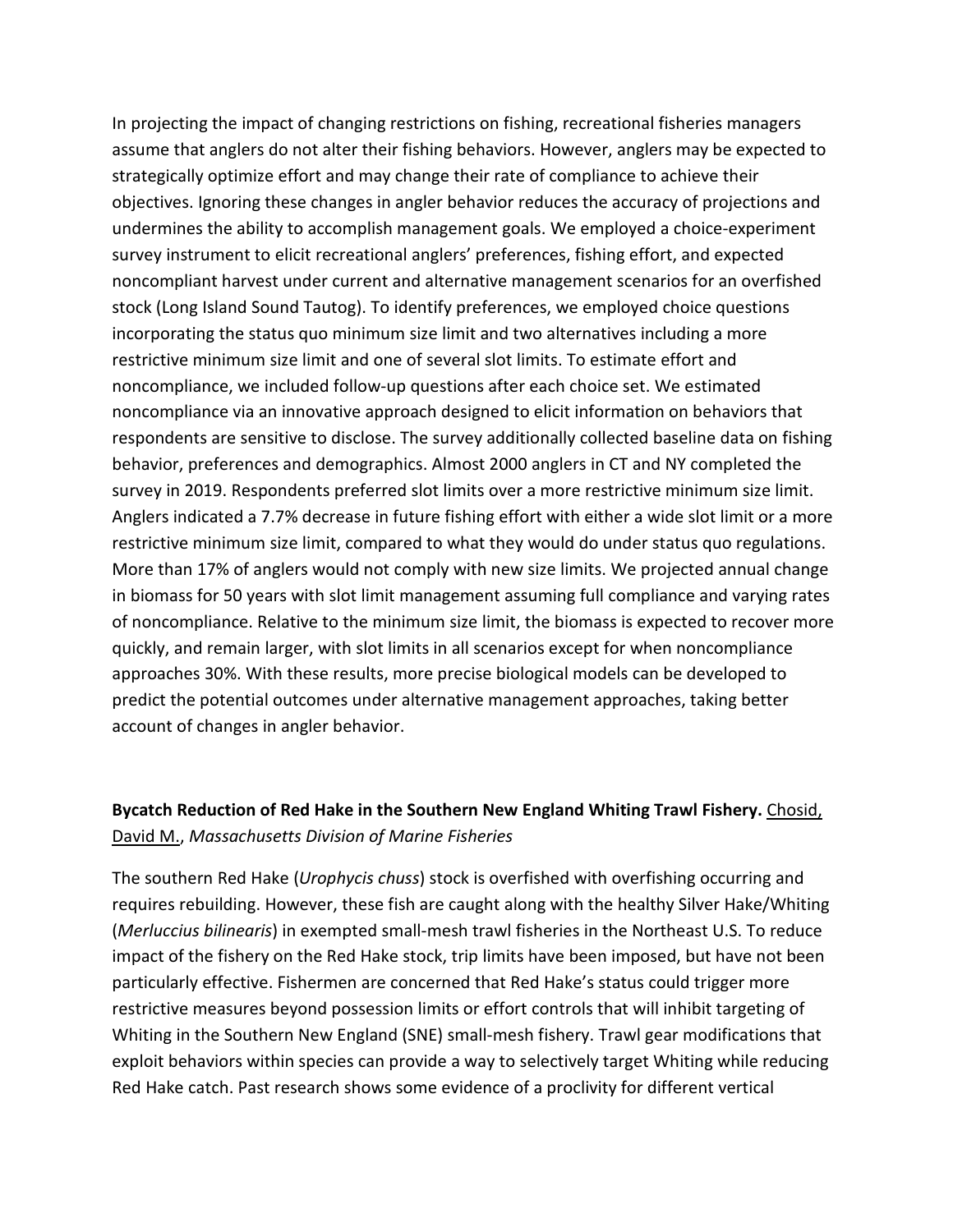positions of hake species in nets and differences in their abilities to exploit escape opportunities. Therefore, we conducted two fishing research trips in the SNE small-mesh fishery in April and May 2022, testing a standard, control Whiting net against a similar, experimental net with a large-mesh (15-inch diamond) belly panel modification designed to allow Red Hake to escape. The two nets' belly panels were swapped between trips to account for any net effects. Control and experimental alternate tows were paired and conducted day and night. Sixty-four valid tows were completed and preliminary results are being analyzed.

Harvest Strategies for Climate-Resilient Fisheries. Collie, Jeremy<sup>1</sup>, Bell, Richard<sup>2</sup>, Collie, Samuel3, Minto, Coilin4, *1URI Graduate School of Oceanography, 2The Nature Conservancy, 3Bren School, University of California Santa Barbara, 4Galway-Mayo Institute of Technology, Galway, Ireland*

A pressing challenge for climate-vulnerable fisheries is how to manage now for present and future climate change. In contrast to climate forecasting approaches, we track integrated signals of change for example populations in a climatically forced region and use stochastic dynamic programming to compare the performance of a range of management-ready policies over all possible future states. Our main results highlight: 1) that biomass-linked harvest control rules (HCRs) can partially compensate for changing production, even if the HCR is time invariant; and 2) that the form of utility (e.g., risk neutral or risk averse) can result in remarkably different optimal decision paths. Performance over future horizons degrades marginally from dynamic HCRs to static HCRs (except at low productivity where differences are more pronounced) but markedly when the biomass level is ignored altogether, as is the case in many managed fish populations globally. Understanding the processes whereby climate affects productivity is important for interpreting past data, but forecasts are not needed for tactical decision making now. Instead, we argue that the priorities for managing fish stocks influenced by climate change are to: measure the current productivity, assess the current abundance of the stock, and respond with a dynamic harvest control rule.

**Fishery-Dependent Data Informs American Lobster (***Homarus americanus***) Stock Structure**  and Commercial Fleet Heterogeneity. Huntsberger, Carl<sup>1</sup>, Shank, Burton<sup>2</sup>, McManus, M. Conor3, Ellertson, Aubrey1, *1Commercial Fisheries Research Foundation, 2NOAA Northeast Fisheries Science Center, 3RI Department of Environmental Management*

The offshore American Lobster fishery has no targeted survey leaving many uncertainties in the offshore harvest. The Commercial Fisheries Research Foundation has trained 29 vessels, with broad spatial sampling across the fishery, to collect biological data aimed to fill this data gap. To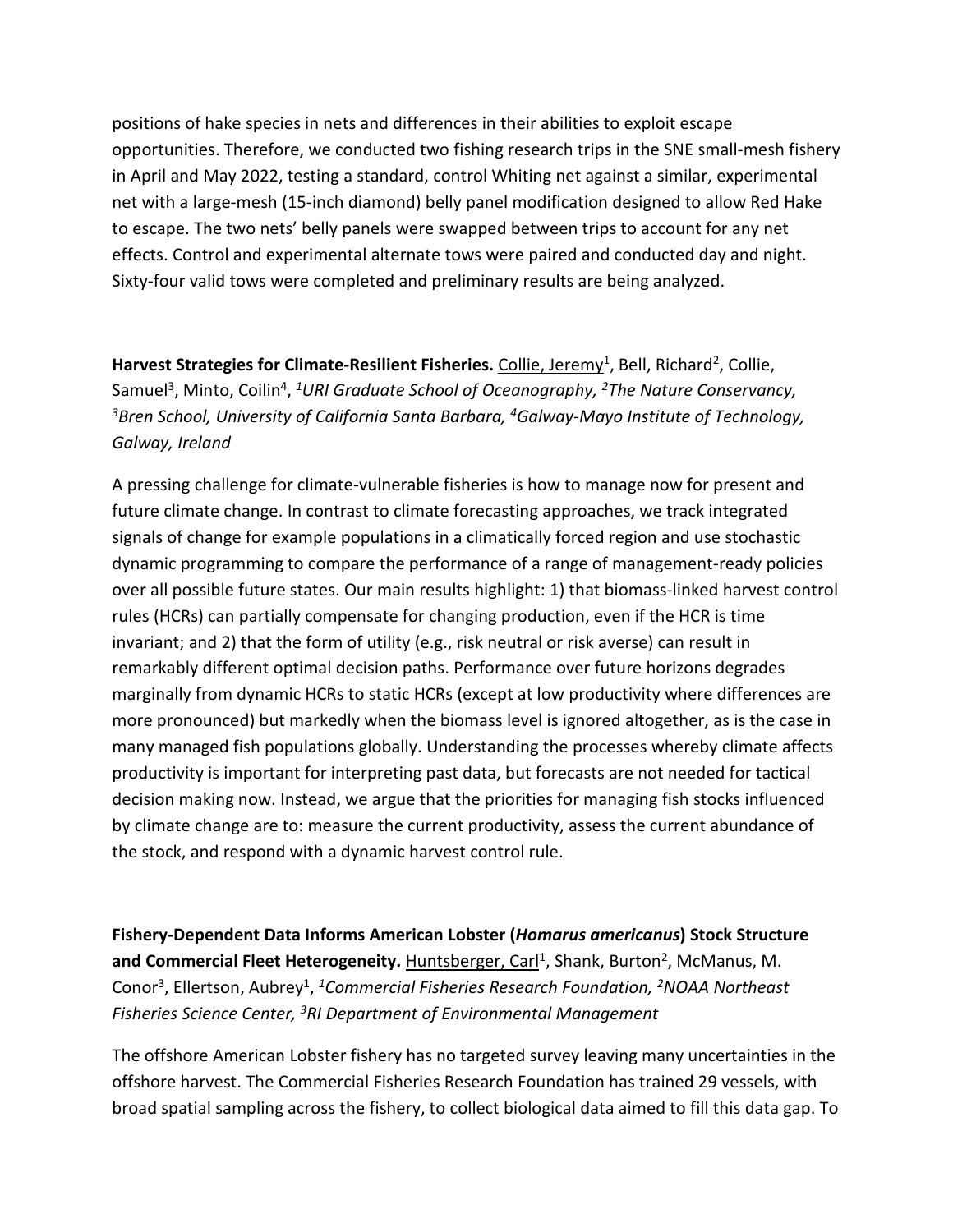identify spatio-temporal trends or vessel effects in this dataset, the demographics of 145,663 lobsters from 2,962 sampling events were evaluated by a k-means cluster analysis. Results grouped sampling events into one of three distinct categories: a majority of the catch being sublegal, a majority of the catch being between legal size and 105 mm, or a majority of the catch being larger than 105 mm (75th percentile). These groups were distributed between broad geographical areas where no effect of individual vessel, depth, season, or stock area were identified using a generalized linear model. Year and statistical area were significant predictors of which cluster each sampling event fell into. The effect of statistical area highlighted small-scale spatial patterns, particularly the difference in the catch characteristics of lobsters on Georges Bank to the lobsters in Southern New England with the break occurring at a location that does not match the current stock boundary between these two populations.

### **Opening the Black Box: New Insights into the Marine Distributions of Pacific Salmon.** Langan,

Joseph A.1, Cunningham, Curry J.1, Watson, Jordan T. 2, McKinnell, Skip3, *1University of Alaska, Juneau, AK, 2AK Fisheries Science Center, Auke Bay Laboratories, Juneau, AK, 3Salmoforsk International Environmental Consulting, Victoria, BC*

Illegal, unreported, and unregulated (IUU) fishing presents a major challenge for global fisheries management, but increasingly available vessel tracking data primarily describe legal and legitimate activities. In vast ocean regions like the North Pacific, this makes the detection of IUU fishing difficult and leaves valuable species with uncertain distributions particularly vulnerable to exploitation. Pacific salmon spend a large part of their life cycle in the open ocean, where climatic conditions are thought to strongly influence habitat selection and survival. Although salmon as a group are abundant in the surface waters of the North Pacific, critical knowledge gaps regarding their ocean ecology and distributions persist. As a result, it is difficult to assess how high seas environmental conditions and IUU fishing impact the culturally and socioeconomically important fisheries salmon support throughout their range. To address this issue, we assembled a novel database of historic high seas survey data and fit species distribution models to: 1) describe the marine spatial distributions of six salmon species, 2) characterize how distributions evolve seasonally, and 3) evaluate species-specific temperature preferences. While sea surface temperature was found to significantly influence the seasonal distribution of all species, the results suggest some salmon are more responsive to temperature than others. This work develops an expanded understanding of salmon ocean distributions, providing a unique window into this often unobserved but crucial portion of the life cycle, and serves as a baseline for future investigations into the mechanisms influencing salmon spatial ecology and vulnerability to harvest in the North Pacific.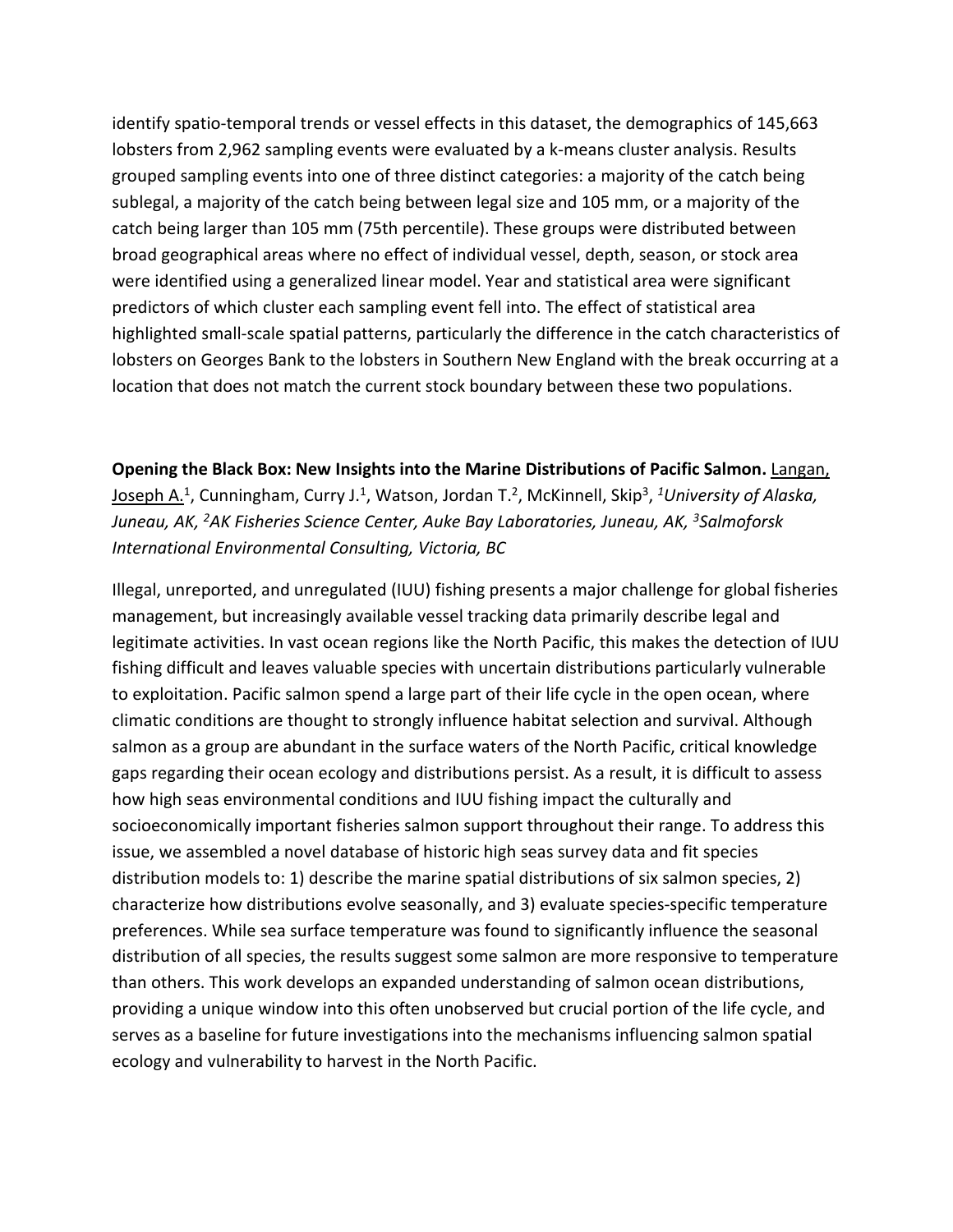### **Spatial and Temporal Dynamics of Fish Communities in an Offshore Wind Lease Area.**

Rillahan, Christopher<sup>1</sup>, Bank, Crista<sup>2</sup>, He, Pingguo<sup>1</sup>, <sup>1</sup>University of Massachusetts Dartmouth, *2Vineyard Wind*

Developing fisheries monitoring tools and techniques are vitally important to understanding the impact wind energy development will have on local fish populations. Trawls are a general tool for assessing the biological communities along the seafloor and are widely used by institutions worldwide for ecological monitoring. In 2019, the University of Massachusetts Dartmouth developed a trawl survey to study the development of the Vineyard Wind 1 lease site (OCS-A 0501). The primary goal of the survey was designed to provide data on seasonal fish abundance, distribution, population structure and community composition. To increase standardization and compatibility with ongoing regional surveys, the trawl survey closely emulates the regional Northeast Area Monitoring and Assessment Program (NEAMAP). Over three years this program has conducted 400 tows through 10 seasonal surveys. The catch data obtained shows a dynamic area with a diversity of marine species. A total of 57 species were collected; however, the majority of the catch was comprised of a small subset of the observed species. The five most abundant species (Spiny Dogfish, Little Skate, Scup, Silver Hake and Red Hake) accounted for 78% of the total catch weight in the study areas. All species caught displayed interannual and seasonal variations in distribution and abundance. The data indicated a unique assemblage of species and abundance in each of the four seasons. While this survey focuses on a single development project, this survey methodology is expected to be expanded to several additional development projects in the region. Developing and evaluating standardized methodologies are going to important for large-scale regional assessments.

**Counting Eggs Before They Hatch: Reproductive Seasonality of Blueback Herring.** Schultz, Eric T.1, Ganias, Konstantine2 , Mouchlianitis, Foivos A.2, Sprankle, Ken3, *1University of Connecticut, 2Aristotle University, Thessaloniki, Greece 3US Fish & Wildlife Service*

Careful study of habitat that is critical for spawning and the success of early life stages is warranted for species of conservation concern. Critical spawning habitat has a temporal component: we need to know not only where but when spawning occurs, and whether spawning during some portions of the reproductive season yields more successful offspring than others. The goal of the study reported here was to determine how best to represent the spawning season. We compared depictions of the spawning season requiring progressively more intensive analysis: 1) the catch per unit effort (CPUE) of individuals; 2) the CPUE of females; 3) the CPUE of females in spawning condition, weighted by their ovary size; and, 4) the CPUE of females in spawning condition, weighted by the number of developed oocytes in their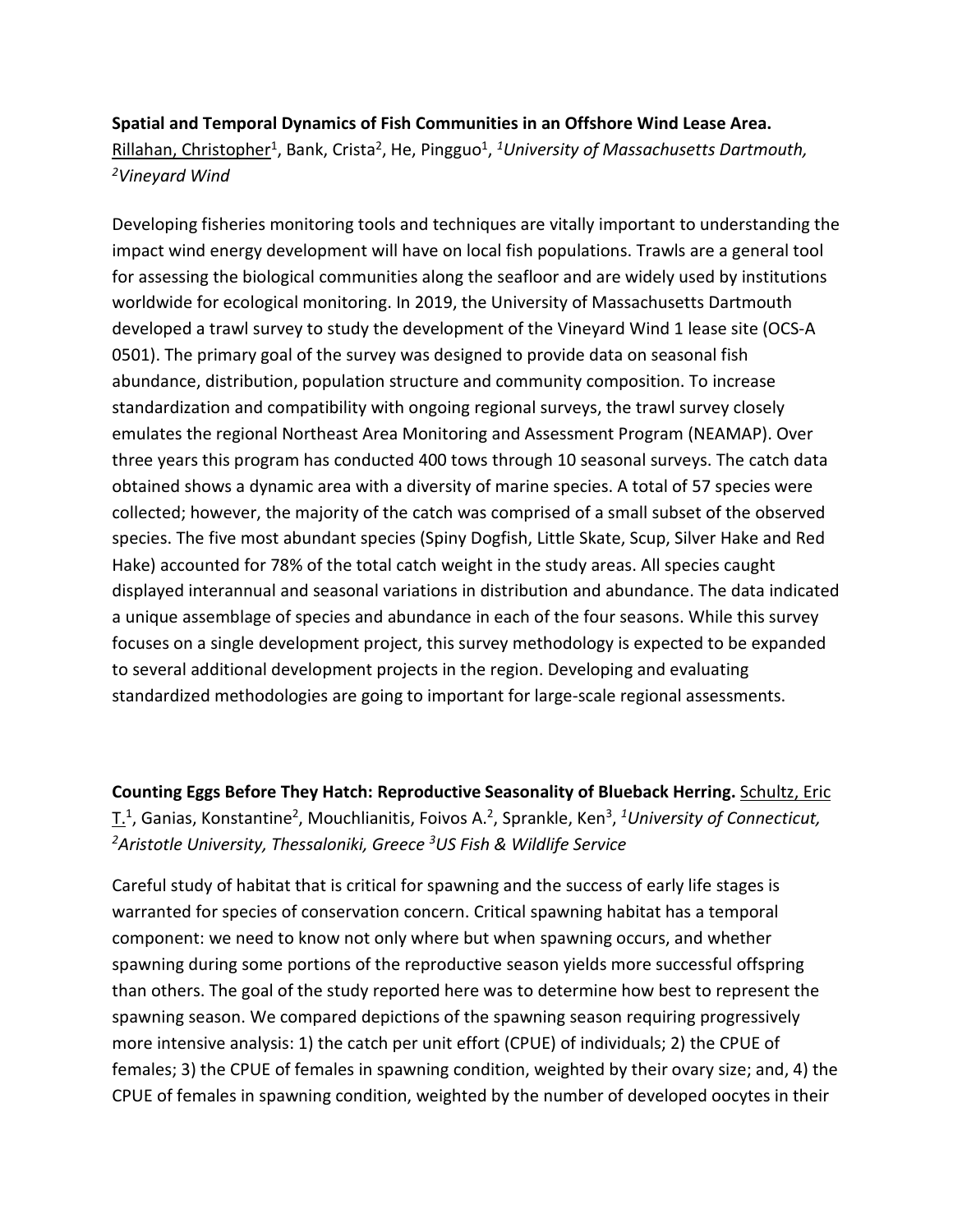ovaries. We demonstrate that the spawning season, as defined by the abundance of eggs, is slightly earlier than that defined by the abundance of spawners, because reproductive allocation declines as the season progresses. We also find evidence of migratory contingents and differences in the migration of repeat vs. first-time spawners. Ongoing monitoring of Blueback Herring adults will provide a useful baseline representation of the spawning season for analysis of how growth and survival vary among different birth date classes of offspring.

## **Climate-Driven Stock Shifts and Expansions in the U.S. Northeast Shelf: Identifying Challenges, Opportunities, and Barriers Through Fishermen and Manager Perspectives.** Swetz, Sophie A.\* *University of New England*

Climate-driven warming in the U.S. Northeast Shelf (NES) has led to changes in the spatial distributions of many marine resources. Shifts and expansions of commercially important fish stocks pose major challenges to fishermen and fisheries managers in this region. American Lobster (*Homarus americanus*) in the Gulf of Maine (GOM) is one of these impacted stocks and is projected to continue its shift towards more northern and offshore areas. Continued ocean warming could potentially reduce the GOM lobster stock by up to 60% over the next several decades. Given Maine's reliance on its lobster fishery—which contributes over 80% of the value of Maine's commercially harvested marine resources—building climate resilience into the fisheries social-ecological system is critical. Southern New England (SNE) serves as an example of a region that has already experienced much of the changes posed to impact the GOM. Through semi-structured interviews with SNE and GOM fishermen and a focus group of NES fisheries managers, Black Sea Bass (*Centropristis striata*) was identified as a potential opportunity for fishermen to adapt to climate-driven changes. However, existing barriers—such as permitting, quota allocations, and bycatch regulations—prohibit the region's fishermen from actualizing emerging opportunities. Results indicated that these barriers are not insurmountable and implementing "social-ecological management" approaches could provide viable pathways to facilitate opportunities and bolster climate resilience in the GOM.

**Applying Empirical Dynamic Modeling to Distinguish Abiotic and Biotic Drivers of Population Fluctuations in Sympatric Fishes**. Wasserman, Ben<sup>1</sup>, Rogers, Tanya<sup>2</sup>, Munch, Stephan<sup>2</sup>, Palkovacs, Eric<sup>1</sup>, <sup>1</sup>University of California Santa Cruz, <sup>2</sup>NOAA Southwest Fisheries Science Center

Fluctuations in the population abundances of interacting species are widespread. Such fluctuations could be a response to abiotic factors, biotic interactions, or a combination of the two. Correctly identifying the drivers is critical for effective population management. However,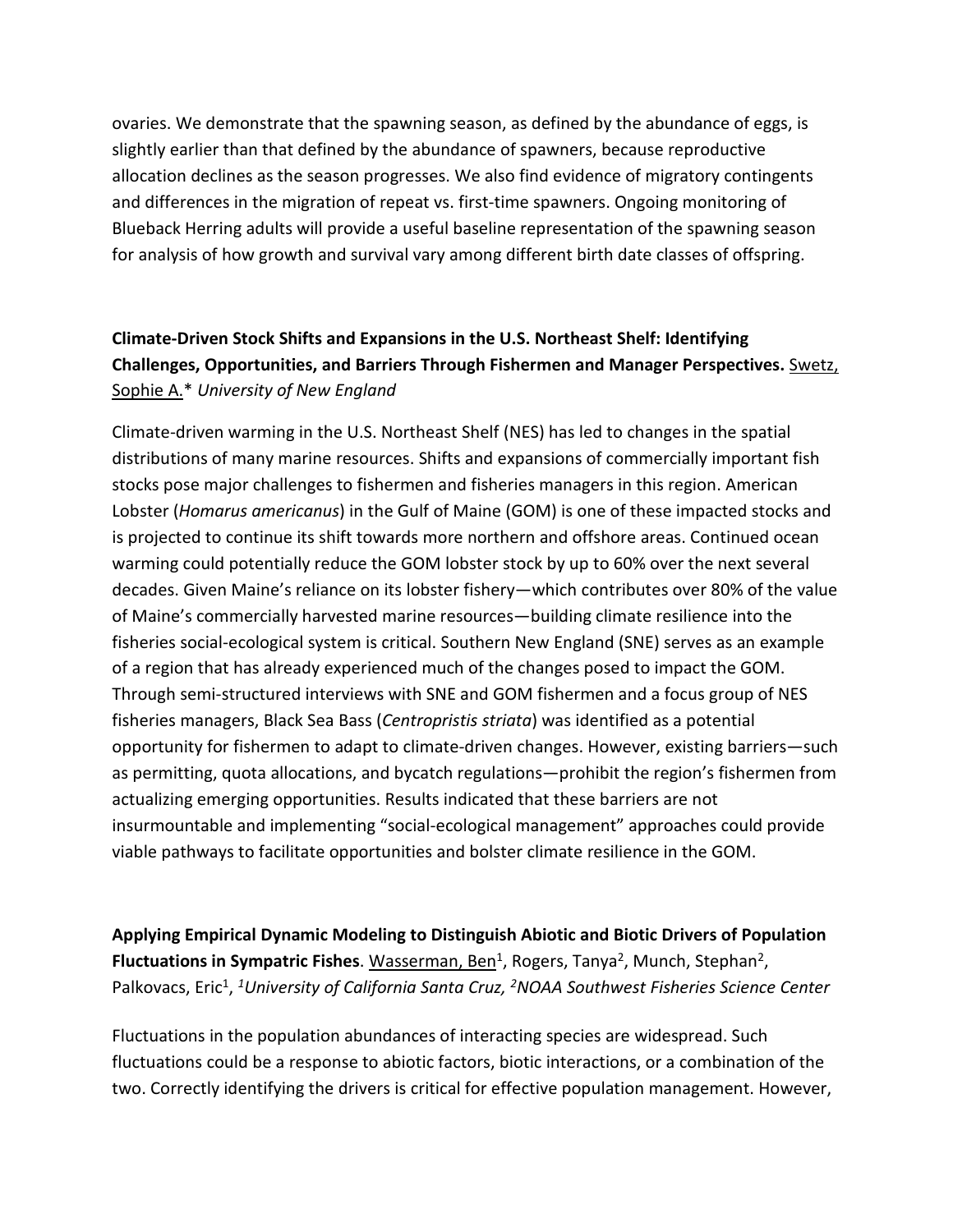such effects are not always static in nature. Nonlinear relationships between abiotic factors and biotic interactions make it difficult to parse true effects. We used a type of nonlinear forecasting, empirical dynamic modeling, to investigate the context-dependent species interaction between a common fish (Threespine Stickleback) and an endangered one (Northern Tidewater Goby) in a fluctuating environment: a central California bar-built estuary. We found little evidence for competition, instead both species largely responded independently to abiotic conditions. Stickleback were negatively affected by sandbar breaching. The strongest predictor of Tidewater Goby abundance was stickleback abundance; however, this effect was not a uniform negative effect of stickleback on goby as would be hypothesized under interspecific competition. The effect of stickleback on gobies was positive, though it was temporally restricted. Tidewater Goby abundance in the summer was strongly positively correlated to stickleback abundance in the spring, which represents an offset in the reproductive and recruitment peaks in the two species that may help minimize competition and promote coexistence. Our study demonstrates how empirical dynamic modeling can be applied to understand drivers of population abundance in putative competitors and inform management for endangered species.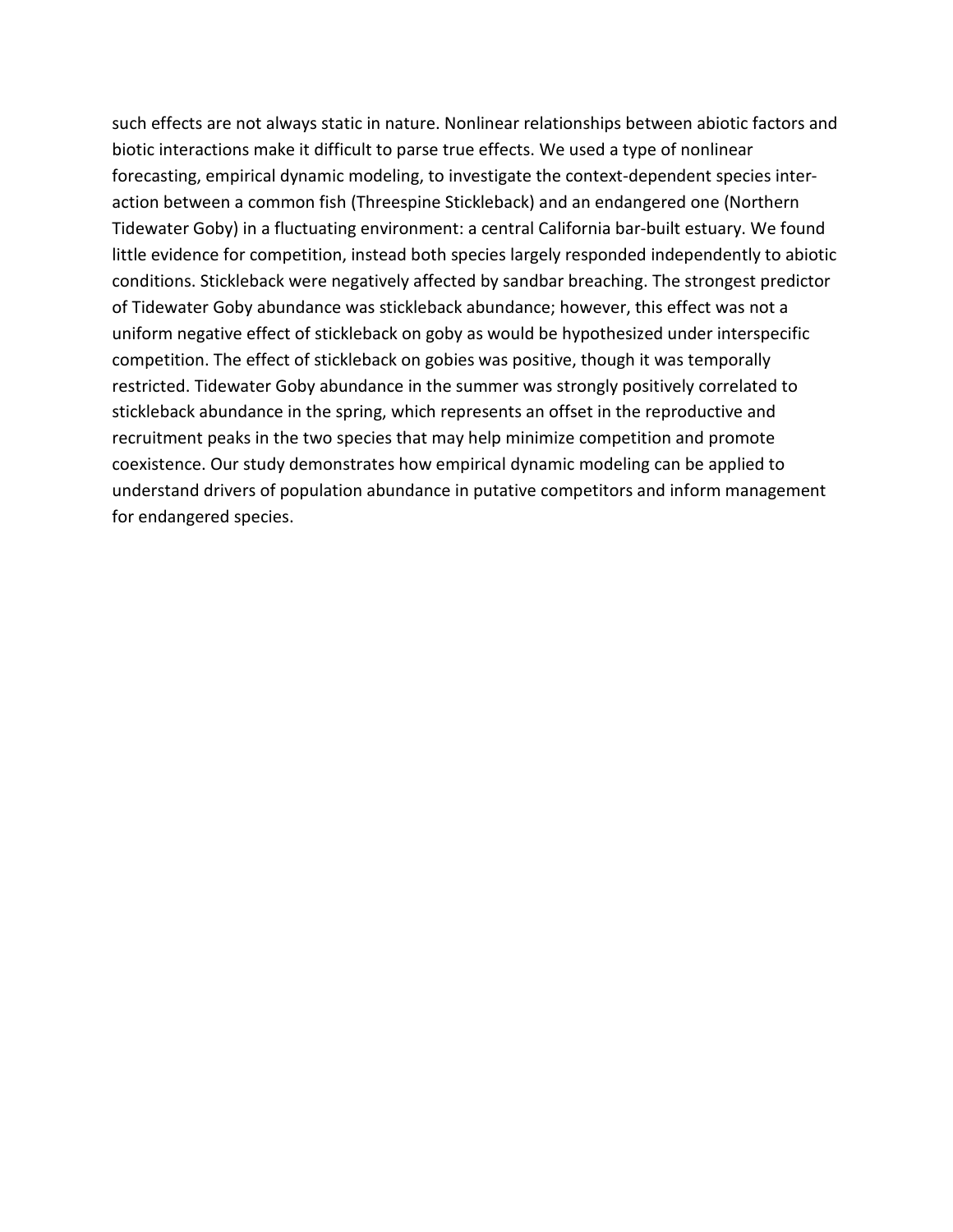# **Abstracts: Poster Presentations**

**Recognizing Salinity Threats in the Climate Crisis.** Burgess, Michael<sup>1\*\*</sup>, Lee, Carol<sup>2</sup>, Downey, Kala<sup>3</sup>, Colby, Rebecca<sup>1</sup>, Freire, Carolina<sup>4</sup>, Nichols, Sarah<sup>5</sup>, Judy, Kathryn<sup>3</sup>, <sup>1</sup>University of *Connecticut, 2University of Wisconsin, 3University of Arkansas, 4Federal University of Paraná, Brazil, 5University of Oxford, UK*

Climate change is causing habitat salinity to transform at unprecedented rates across the globe. While much of the research on climate change has focused on rapid shifts in temperature, far less attention has focused on the effects of changes in environmental salinity. Consequently, predictive studies on the physiological, evolutionary, and migratory responses of organisms and populations to the threats of salinity change are relatively lacking. This omission represents a major oversight, given that salinity is among the most important factors that define biogeographic boundaries in aquatic habitats. In this perspective, we briefly touch on responses of organisms and populations to rapid changes in salinity occurring on contemporary time scales. We then discuss factors that might confer resilience to certain taxa, enabling them to survive rapid salinity shifts. Next, we consider approaches for predicting how geographic distributions will shift in response to salinity change. Finally, we identify additional data that are needed to make better predictions in the future. Future studies on climate change should account for the multiple environmental factors that are rapidly changing, especially habitat salinity.

### **Human Dimensions of Rebounding Populations of Seals and White Sharks on Cape Cod, MA.**

Jackman, J.<sup>1</sup>, Bratton, R.<sup>2</sup>, Sette, L.<sup>3</sup>, Wood, S.<sup>2</sup>, Bogomolni, A.<sup>1,4</sup>, Sanderson, M.<sup>5</sup>, <u>Nichols, O.C.</u><sup>3</sup>, Winton, M.<sup>6</sup>, Long, M.<sup>6</sup>, Dowling-Guyer<sup>7</sup>, Sykes, S.<sup>5</sup>, Wigren, C.<sup>6</sup>, Rutberg, A.<sup>7</sup>, Baseman, D.<sup>1</sup>, Cummings, C.7, Bramante, V.1, Kako, V.1, *1Salem State University, 2University of Massachusetts Boston, 3Center for Coastal Studies, 4Northwest Atlantic Seal Research Consortium, 5Cape Cod Commercial Fishermen's Alliance, 6Atlantic White Shark Conservancy, 7Center for Animals and Public Policy of the Cummings School of Veterinary Medicine at Tufts University*

Bounty hunting in 19th and 20th centuries led to the local extinction of seals from Massachusetts coastal waters by the 1950s. Northwest Atlantic White Shark populations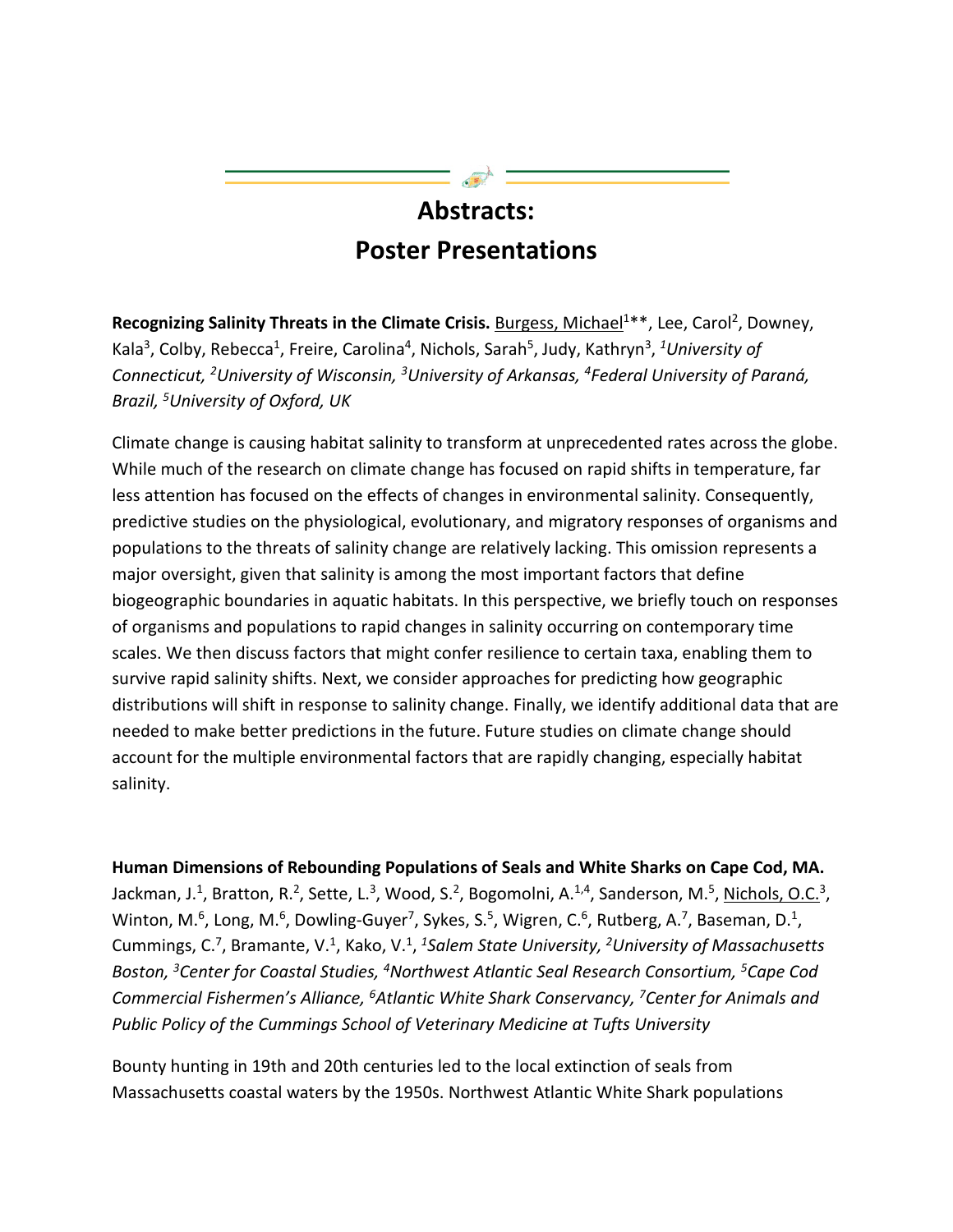experienced substantial declines as a result of commercial fisheries bycatch and recreational fishing, suffering population reductions as high as 80% between the 1960s and end of the century. With legal protections, populations of both seals and sharks have begun to rebound. Increases in the local abundance of seals and sharks are considered conservation success stories. Re-establishment of seal and shark populations has generated new tourist industries and constituencies. However, conflicts related to seal and shark populations threaten continued conservation of both species. With support from Woods Hole Sea Grant and the goal of fostering coexistence, enhancing public safety, and mitigating conflicts, a team from Salem State University, University of Massachusetts-Boston, Center for Coastal Studies, Tufts Center for Animals and Public Policy, Cape Cod Commercial Fishermen's Alliance, and Atlantic White Shark Conservancy in 2021 surveyed representative samples of Cape Cod residents, tourists and commercial fishers about their views of and experiences with seals and sharks. We will share findings from our 2021 study about values, beliefs, and knowledge related to marine wildlife in general, and seals and sharks in particular, within these key stakeholder groups.

### **Energy Budgets on Healthy and Shell-diseased American Lobster.** Secor, Riley\*\*, Oviatt, Candace, *URI Graduate School of Oceanography*

Like many crustacean species, the American Lobster, *Homarus americanus,* is susceptible to varying forms of shell disease. The appearance of a novel form of shell disease termed "epizootic shell disease" (ESD) in Rhode Island in the late 1990s has raised concerns over its impact on lobster physiology, population dynamics, and the fishery. The present study seeks to expand on known physiological impacts by conducting laboratory energy budgets on healthy and shell- diseased juvenile lobster. When a shell-diseased lobster's innate immune system is activated, it is very energetically demanding. We wish to know if energy is being diverted from other components of the energy budget in shell-diseased lobster. Over the course of six months, energy pathways including ingestion, egestion, excretion, resting metabolism, and growth were tracked for a cohort of 43 immature lobster. Preliminary analysis indicate that diseased lobster have a lower fecal caloric content, implying a higher digestion efficiency and more energy retained. Diseased lobster also show decreased ammonia production indicative of a lower rate of deamination of amino acids. As described in previous studies, diseased lobster were found to have a decreased growth increment. No difference was found in ingestion rates or resting oxygen consumption. Taken together these observations indicate that while diseased lobster do not consume more energy than healthy ones, they may be more efficient at digesting incoming energy, and expend less energy on deamination in order to retain intact amino acids for their innate immune systems.